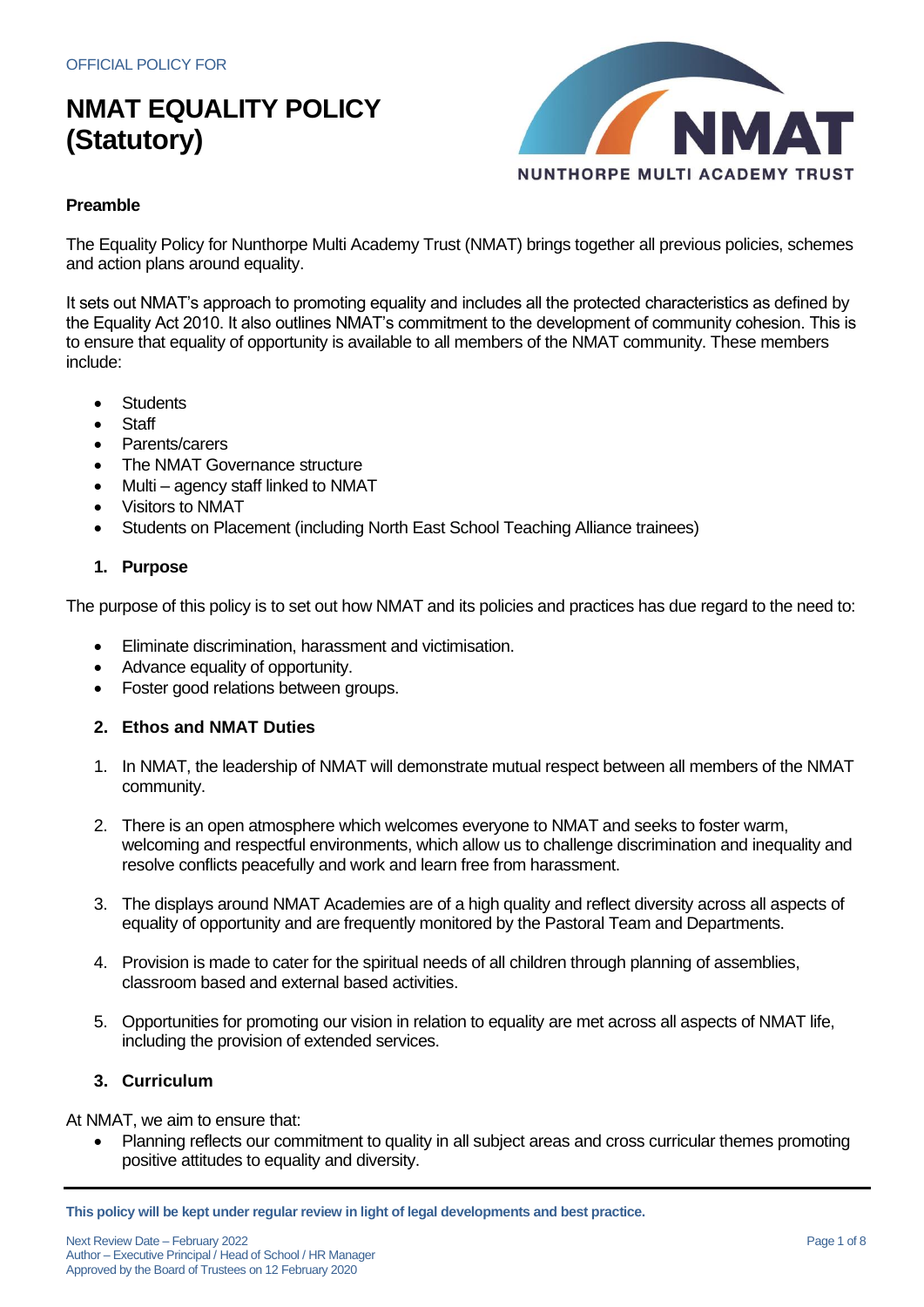

- Students will have the opportunities to explore concepts and issues relating to identity and equality.
- Steps are taken to ensure that all students have access to mainstream curriculum by taking into account their cultural backgrounds, linguistic needs and learning styles.
- All students have access to qualifications which recognise attainment and achievement and promote progression.

#### **4. Resources and Materials**

The provision of good quality resources and materials at NMAT is a high priority. These resources should reflect a variety of viewpoints, shall show positive images of all in society, including non-stereotypical images of all groups in the global context.

### **5. Language**

NMAT recognises that it is important that all members of the NMAT community use appropriate language that does not; transmit or confirm stereotypes and does not offend. NMAT and its staff should create and enhance positive images of particular groups, and use accurate language when referring to particular groups or individuals and will challenge in instances where this is not the case.

#### **6. Provision for Bi-lingual Students**

We undertake to make appropriate provision for all EAL/bilingual children/groups to ensure access to the whole curriculum. These groups may include:

- Students for whom English is an additional language.
- Students who are new to the United Kingdom.
- Traveller children.

### **7. Personal Development and Pastoral Guidance**

Staff will always take account of gender, ethnicity, disability, religion or belief, sexual orientation, age or any other recognised area of discrimination and the experience and needs of particular groups such as refugee and asylum seeker students.

All students are encouraged to consider the full range of career opportunities available to them without discriminatory boundaries being placed on them due to their disability, gender, race or sexual orientation.

All students/staff/parents/carers are given support, as appropriate, if they experience discrimination.

Positive role models are used throughout NMAT to ensure that different groups of students can see themselves reflected in the NMAT community and emphasis is placed of the value that diversity brings to the NMAT community rather than the challenges.

### **8. Teaching and learning**

We aim to provide all students with the opportunity to succeed, and to reach the highest level of personal achievement. To do this, teaching and learning will:

- Provide equality of access for all students and prepare them for life in a diverse society;
- Use materials that reflect a range of cultural backgrounds, without stereotyping:
- Use materials to promote a positive image of an attitude towards disability and disabled people;

**This policy will be kept under regular review in light of legal developments and best practice.**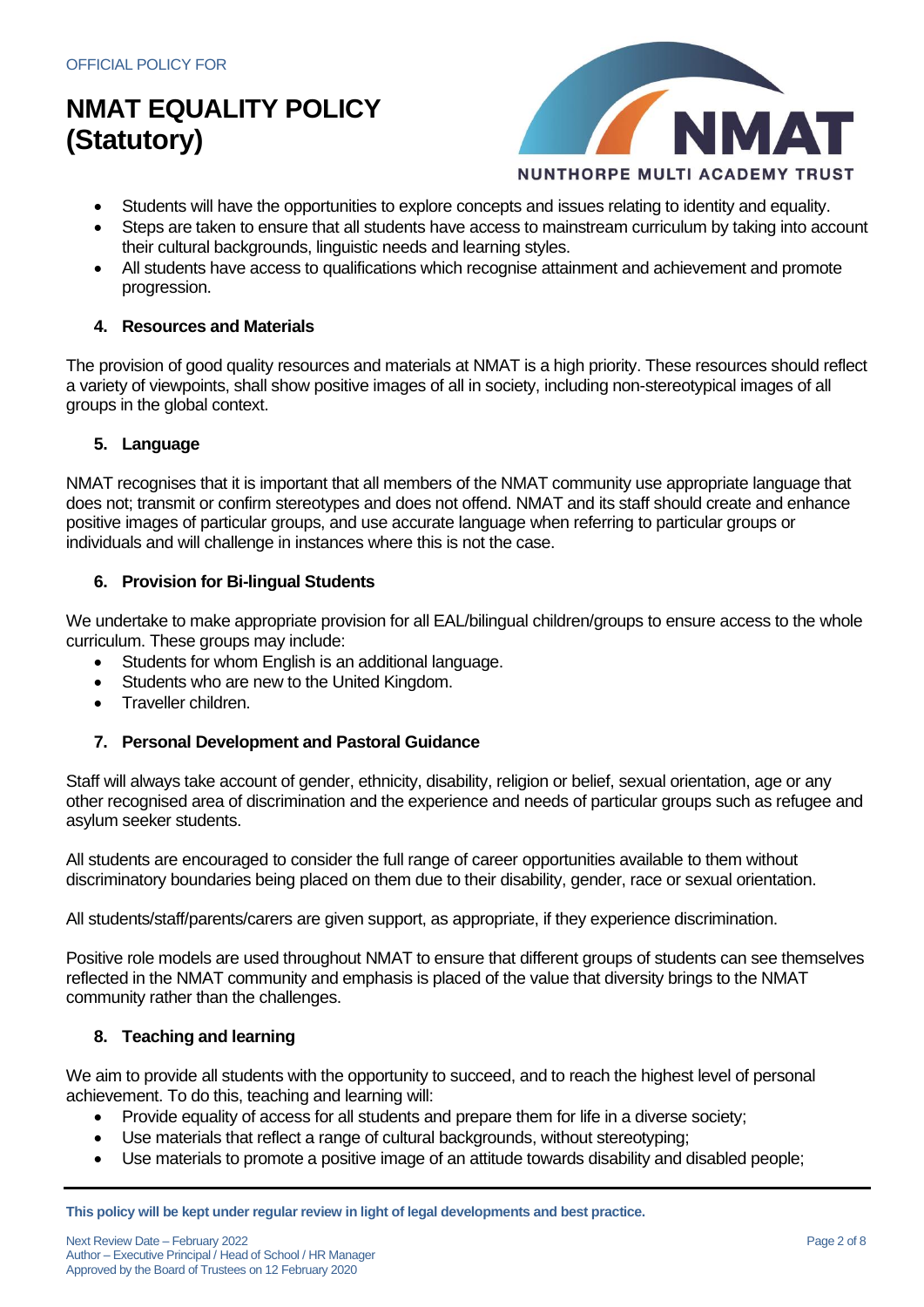

- Promote attitudes and values that will challenge discriminatory behaviour;
- Provide opportunities for students to appreciate their culture and religions and celebrate the diversity of other cultures;
- Use a range of sensitive teaching strategies when teaching about different cultural and religious traditions;
- Develop student advocacy skills so that they can detect bias, challenge discrimination, leading to justice and equality;
- Ensure that the whole curriculum covers issues of equality and diversity;
- Ensure all Subject Leaders and Heads of Departments, where appropriate, promote and celebrate the contribution of different cultures to the subject matter;
- Seek to involve parents/carers in supporting their child's education;
- Provide educational visits and extended learning opportunities that involve all student groups;
- Take account of the performance of all students when planning for future learning and setting challenging targets;
- Make best use of all available resources to support the learning of all groups of students;
- Identify resources and training support staff development.

## **9. Learning Environment**

There is a consistently high expectation of all students regardless of their gender, ethnicity, disability, religion or belief, sexual orientation, age or any other recognised area of discrimination. All students are encouraged to improve on their own achievements and not to measure themselves against each other. Parents/Carers are also encouraged to view their own children's achievements in this light.

Adults and NMAT Academies' personnel will provide good, positive role models in their approach to all issues relating to equality of opportunity, and NMAT places a very high priority on the provision of special educational needs and disability.

All students are encouraged to be actively involved in their own learning and a range of teaching methods are used throughout NMAT Academies to ensure that effective learning takes place at all stages, for all students.

## **9.1 Staff perspective**

We are an equal opportunities employer. We are committed to equality of opportunity and to providing a service and following practices which are free from unfair and unlawful discrimination. The aim of this policy is to ensure that no applicant or member of staff receives less favourable treatment on the grounds of age, disability, gender reassignment, marriage and civil partnership, pregnancy or maternity, race, religion or belief, gender or sexual orientation, or is disadvantaged by conditions or requirements which cannot be shown to be relevant to performance. It seeks also to ensure that no person is victimised or subjected to any form of bullying or harassment.

We value people as individuals with diverse opinions, cultures, lifestyles and circumstances. All employees are covered by this policy and it applies to all areas of employment including recruitment, selection, training, deployment, career development, and promotion. These areas are monitored and policies and practices are amended if necessary to ensure that no unfair or unlawful discrimination; intentional, unintentional, direct or indirect, overt or latent exists.

**This policy will be kept under regular review in light of legal developments and best practice.**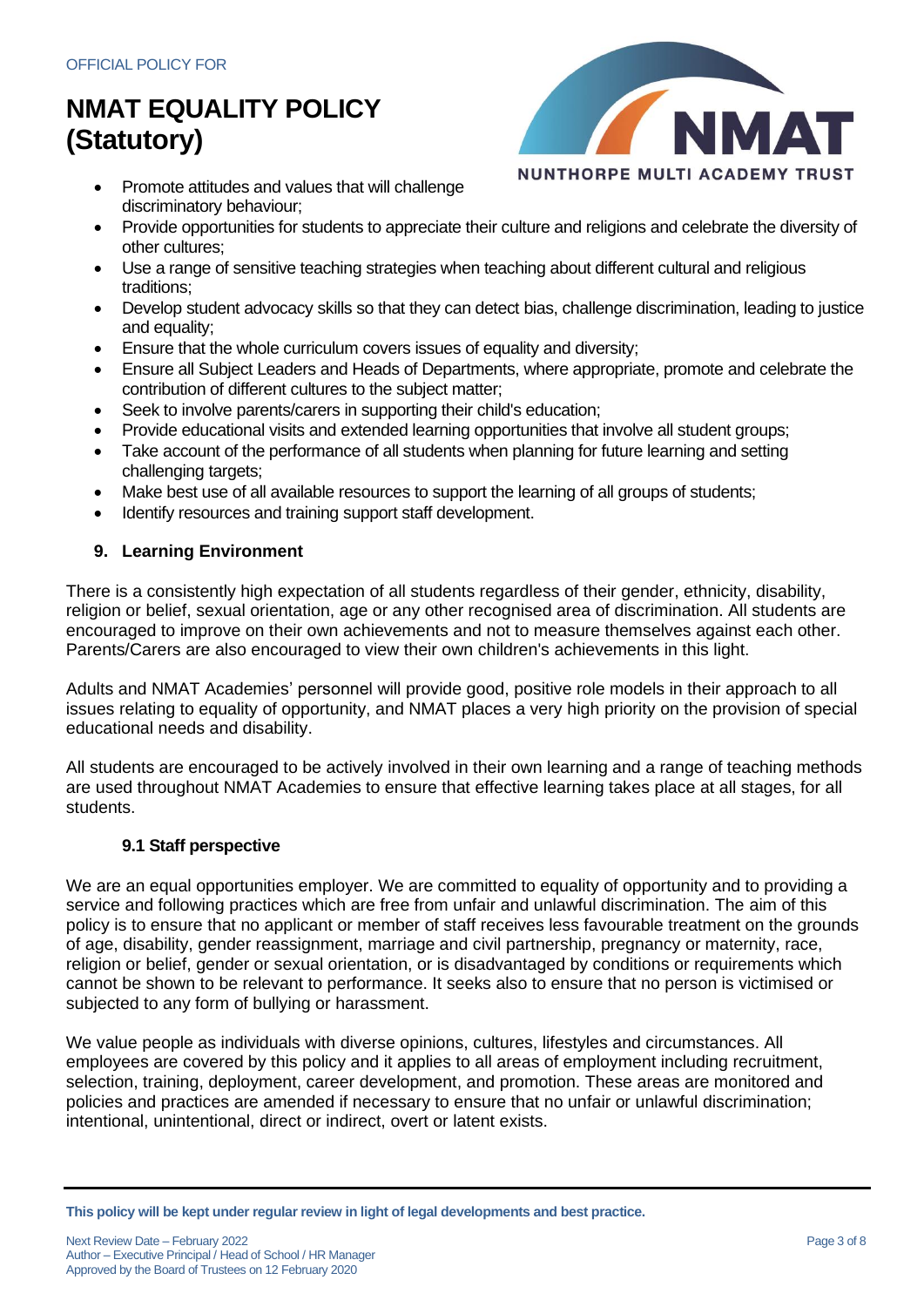

All employees, workers or self-employed contractors whether part time, full time or temporary, will be treated fairly and with respect. Selection for employment, promotion, training, or any other benefit will be on the basis of aptitude and ability. All employees will be helped and encouraged to develop their full potential and the talents and resources of the workforce will be fully utilised to maximise the efficiency of NMAT and its academies.

Equality of opportunity, valuing diversity and compliance with the law is to the benefit of all individuals in NMAT as it seeks to develop the skills and abilities of its people. While specific responsibility for eliminating discrimination and providing equality of opportunity lies with Senior Leaders, individuals at all levels have a responsibility to treat others with dignity and respect. The personal commitment of every employee to this policy and application of its principles are essential to eliminate discrimination and provide equality throughout NMAT.

We recognise the need for positive role models and distribution of responsible staff. This must include students having access to a balance of male and female staff at all key stages where possible.

We encourage the career development and aspirations of all NMAT staff, and it is our policy to provide staff with training and development, which will increase awareness of the needs of different groups of students.

The access to opportunities to staff for personal development, is monitored on equality grounds.

All those involved in recruitment and selection of staff are trained and are aware of what they should do to avoid discrimination which ensures quality good practice throughout the recruitment and selection process.

In accordance with the Equality Act we do not enquire about the health of the applicant until the job offer has been made then all that is required is simply a generic health questionnaire as part of the application process.

Equalities policies and practices are covered in all staff inductions.

With regard to disability, we make such reasonable adjustments (as necessary) to prevent a disabled person being at a substantial disadvantage in comparison to people who are not disabled. This includes discrimination in relation to recruitment, terms and conditions, promotions, dismissals, training and employment practices (such as dress codes) and disciplinary procedures.

NMAT takes necessary action to remove barriers to inclusion and works hard to ensure safe, positive and inclusive environments. We have disabled access parking bays, disabled toilets, and offer a hearing loop and we ensure the safety and well-being of all our staff by taking seriously incidents of harassment and discrimination and will act accordingly to deal with them.

### **9.2 Partnerships with Parents/Carers/Families and the Wider Community**

NMAT will work with parents/carers to help all students to achieve their potential. All parents/carers are encouraged to participate in a full life of the specific NMAT Academy.

Members of the NMAT academies local communities are encouraged to join in the Academy's activities.

**This policy will be kept under regular review in light of legal developments and best practice.**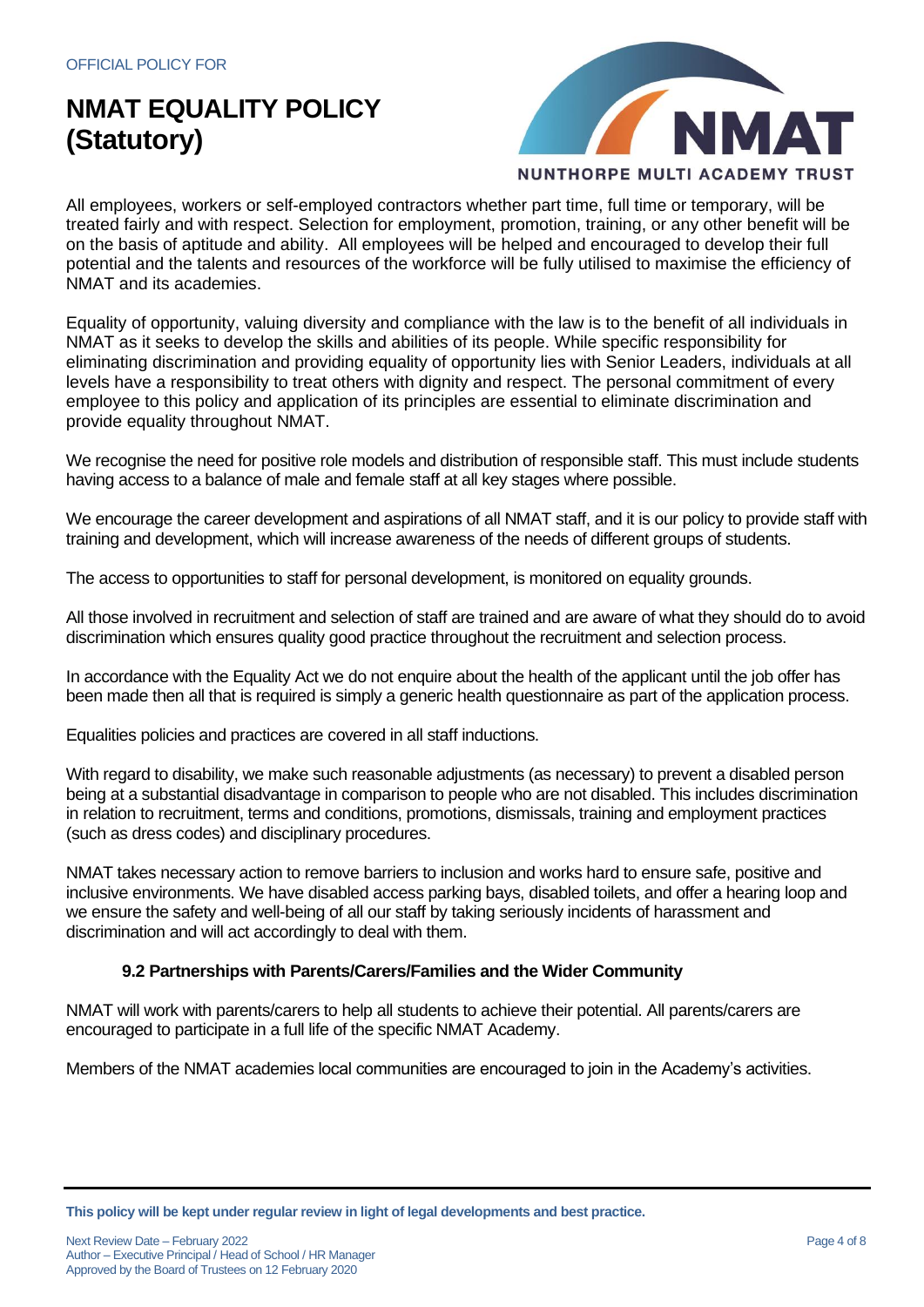

### **10. Commissioning and Procurement**

NMAT will ensure that we will only buy services from organisations that comply with equality legislation. This will be a significant factor in any tendering process.

We also ensure that all contract conditions require that contractors comply with the relevant legislation and with our equality policy; this is also applicable to any subcontractors.

### **11. Roles and Responsibilities**

### **11.1 NMAT Trust (Board of Trustees and Governing Body)**

- 1. Will ensure that NMAT complies with statutory requirements of equalities legislation and that this policy; and the objectives outlined in the Equality Duty Statement at each respective Academy.
- 2. Designate an 'appropriate person' with specific responsibility for Equality (NMAT HR and Compliance Lead), and the Board of Trustees as a whole, will support the Executive Principal in implementing any actions as necessary;
- 3. Will review the Policy annually and the objectives every 4 years.

### **11.2 The Executive Principal**

- 1. Will create an environment in which individual's differences and the contributions of our staff are recognised and valued;
- 2. Will ensure this policy is implemented and readily available to all within NMAT;
- 3. With the support of NMAT, will monitor the policy and then report to the Board of Trustees and Governors on the effectiveness of the policy;
- 4. Will take appropriate action in cases of harassment and discrimination.

### **11.3 The Head of School**

- 1. Will ensure staff are aware of their responsibilities and are given necessary training and support to implement this policy.
- 2. Will ensure that the Senior Leadership Team (SLT) are kept up to date with any developments affecting the policy or actions arising from it.

## **11.4 SLT**

- 1. Are to have responsibility for supporting other staff in implementing the Equality Policy to ensure equality within each remit.
- 2. To have responsibility for supporting other staff in implementing the Equality Policy and revision of the action plan/objectives, to ensure equality of academic outcomes for different student groups.
- 3. Provide a lead in the dissemination of information relating to the policy.

## **11.5 All NMAT Staff**

- 1. Are to promote an inclusive and collaborative ethos in accordance with NMAT's aims which enable students to access learning and maximise their progress.
- 2. Challenge inappropriate language and behaviour.
- 3. Respond appropriately to incidents of discrimination and harassment.

**This policy will be kept under regular review in light of legal developments and best practice.**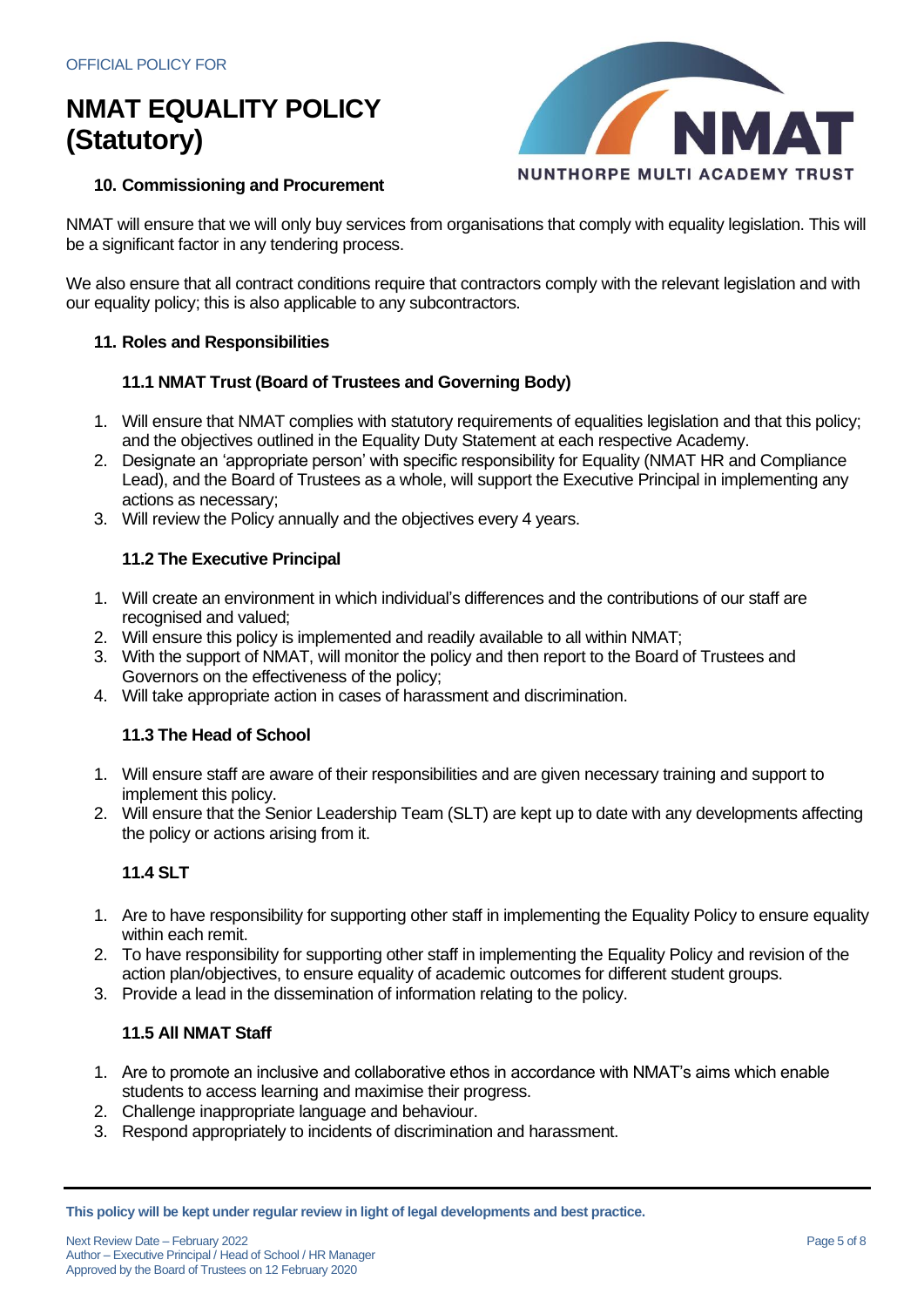

- 4. Ensure appropriate support for children with additional needs and maintain a good level of awareness of equalities issues.
- 5. Will take steps to ensure all visitors to an NMAT Academy adhere to NMAT's commitment to equality.

### **11.6 Students**

- 1. Treat each other with respect.
- 2. Will explore diversity with a healthy positive approach.
- 3. Will value diversity.
- 4. Will speak out if they witness or are subject to any inappropriate language or behaviour or feel they have been treated unfairly.

### **12. Monitoring and Review**

NMAT academies use the curriculum, and teaching to enhance the self-esteem of all it serves and to provide a learning environment in which each individual is encouraged to fulfil his/her potential.

We collect and analyse a range of equality information for our students by making regular assessments of students' learning. NMAT uses this information to track student's progress as they move through the NMAT community. As part of this process, we regularly monitor the performance of different groups to ensure that all groups of students are making best possible progress and NMAT uses this information to adjust future teaching and learning plans, as necessary.

Resources are available to support students where the information suggests that progress is not as good as it should be.

NMAT Board of Trustees and relevant Local Governing Bodies receive regular updates on student performance information.

NMAT performance information is compared to national data and, where applicable, LA data to ensure that students are making appropriate progress when compared to all schools and to schools in similar circumstances.

As well as monitoring student performance information, NMAT also regularly monitor a range of other information. This relates to:

- Attendance;
- Exclusions and truancy;
- Racism, disability discrimination, sexism, homophobia and all forms of bullying;
- Parental involvement:
- Participation in extended learning opportunities.

All monitoring activities enable NMAT to identify any differences in student performance and provide specific support as required, including Pastoral support. This allows NMAT to take appropriate action to meet the needs of specific groups in order to make necessary improvements.

**This policy will be kept under regular review in light of legal developments and best practice.**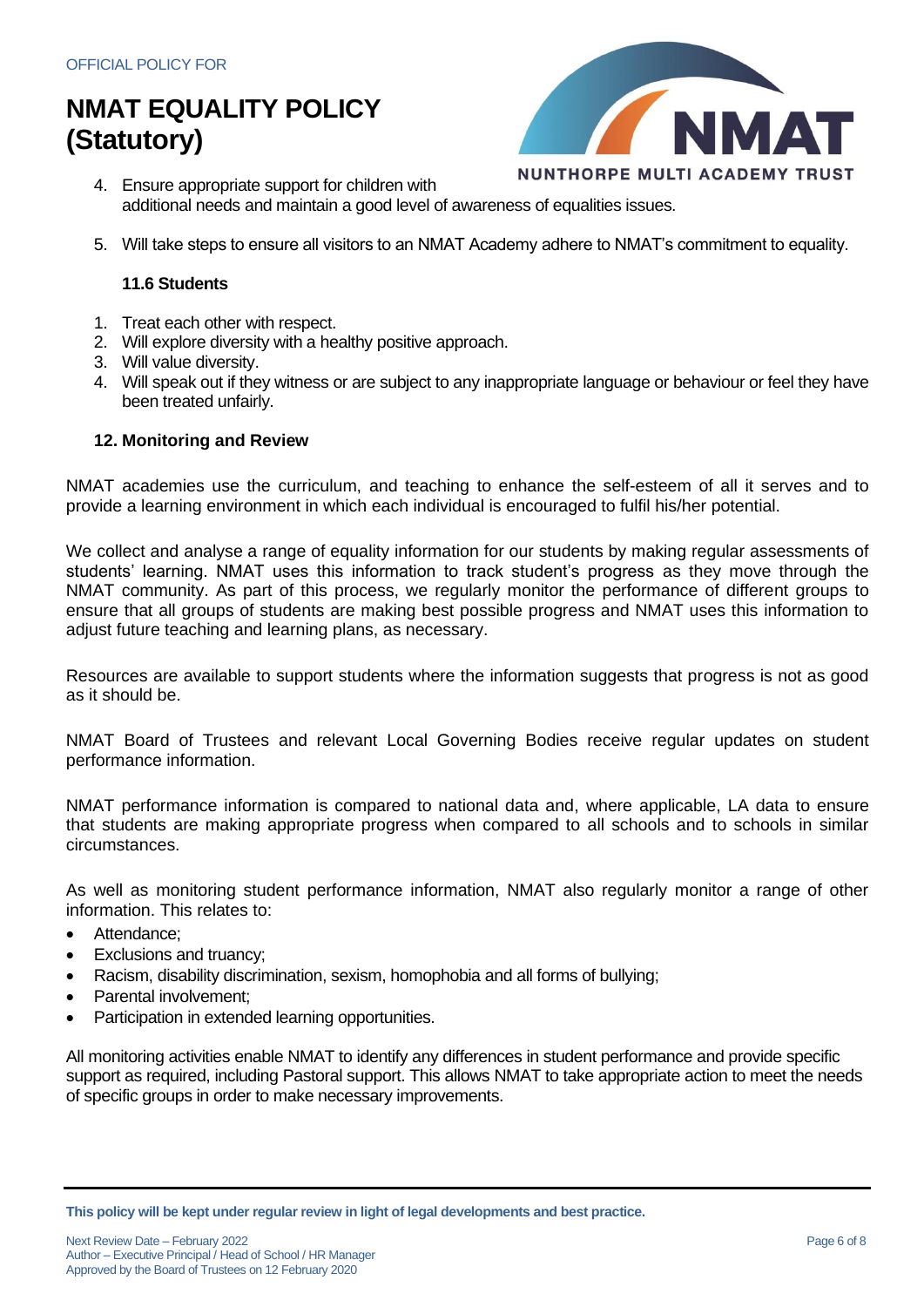

NMAT is committed to providing a working environment free from discrimination, bullying, harassment, and victimisation. NMAT will:

- Ensure that people of all ages are treated with respect and dignity;
- Ensure that people of working age are given equal access to our employment, training, development and promotion opportunities;
- Challenge discriminatory assumptions about younger and older people;
- Provide any reasonable adjustments to ensure disabled people have access to our employment opportunities;
- Challenge discriminatory assumptions about disabled people;
- Seek to continue to improve access to information by ensuring availability to appropriate resources such as hearing loop systems etc;
- Challenge racism wherever it occurs;
- Respond swiftly and sensitively to racists incidents;
- Actively promote race equality in NMAT;
- Challenge discriminatory assumptions about women and men;
- Take positive action to redress the negative effects of discrimination against women and men;
- Offer equal access for women and men to representation, services, employment, training and pay and encourage other organisations to do the same;
- Provide support to prevent discrimination against transsexual people who have or who are about to undergo gender reassignment;
- Ensure that we take account of the needs of all sexual orientations;
- Ensure that employees' religion or beliefs and related observances are respected and accommodated wherever possible;
- Respect people's beliefs where the expression of those beliefs does not impinge on the legitimate rights of others;
- Ensure that people are treated with respect and dignity and that a positive image is promoted regardless of pregnancy or maternity;
- Challenge discriminatory assumptions about the pregnancy or maternity of our employees;
- Ensure that no individual is disadvantaged and that we take account of the needs of our employees' pregnancy or maternity;
- Ensure that people are treated with respect and dignity and that a positive image is promoted regardless of marriage or civil partnership;
- Challenge discriminatory assumptions about the marriage or civil partnership of our employees;
- Ensure that no individual is disadvantaged and that we take account the needs of our employees' marriage or civil partnership.

### **13. The implementation, monitoring and reviewing of the Equality Policy**

This policy will be published biennially and will be actively promoted and disseminated, throughout our internal communications.

Implementation, monitoring and review of this policy is the responsibility of our senior leadership team and the Board of Trustees.

The policy clearly outlines NMAT's priorities and links the priorities to specific and measurable objectives. The action plan and objectives, will be published to enable an impact assessment to be undertaken at the

**This policy will be kept under regular review in light of legal developments and best practice.**